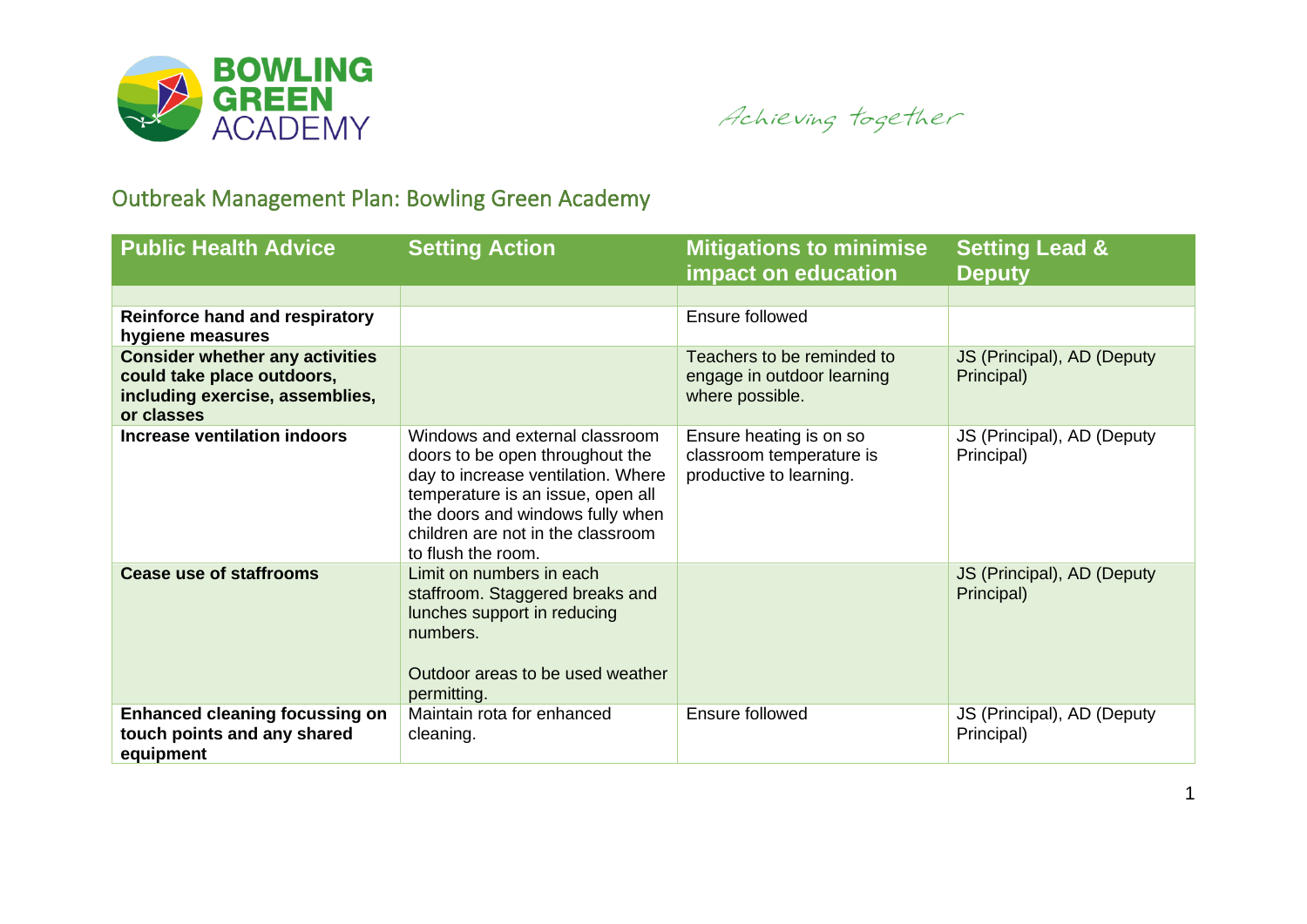

Achieving together

| <b>Strengthened communications</b><br>to encourage staff/students to<br>undertake twice weekly LFD<br>testing                            | Emails and in-house text<br>messages to be sent.                                                                                                                        |                                                                                         | JS (Principal), AD (Deputy<br>Principal) |
|------------------------------------------------------------------------------------------------------------------------------------------|-------------------------------------------------------------------------------------------------------------------------------------------------------------------------|-----------------------------------------------------------------------------------------|------------------------------------------|
| <b>Encourage staff to undertake</b><br>more frequent LFD testing                                                                         | Share information from Calderdale<br>so staff understand the<br>importance testing plays.<br>Ensure staff have adequate<br>testing kits.                                |                                                                                         | JS (Principal), AD (Deputy<br>Principal) |
| <b>Reinstate on-site rapid LFD</b><br>testing for students in secondary<br>and post-16                                                   | N/A                                                                                                                                                                     |                                                                                         | JS (Principal), AD (Deputy<br>Principal) |
| Reintroduction of 'bubbles' and<br>limit mixing                                                                                          | Continue with class playtimes and<br>lunchtimes with dedicated staff<br>per class.<br>Potentially revert to staggered<br>start and finish times to minimise<br>contact. | Ensure staff do not cross<br>bubbles<br>Put up signage to support the<br>one-way system | JS (Principal), AD (Deputy<br>Principal) |
| <b>Reintroduction of face coverings</b><br>in communal areas (for staff and<br>students in secondary / post 16,<br>and staff in primary) | Inform staff via email and text<br>message.                                                                                                                             | Supply in office for staff who do<br>not have a face covering                           | JS (Principal), AD (Deputy<br>Principal) |
| <b>Reintroduction of face coverings</b><br>in classrooms (secondary / post<br>16 only)                                                   | N/A                                                                                                                                                                     |                                                                                         | JS (Principal), AD (Deputy<br>Principal) |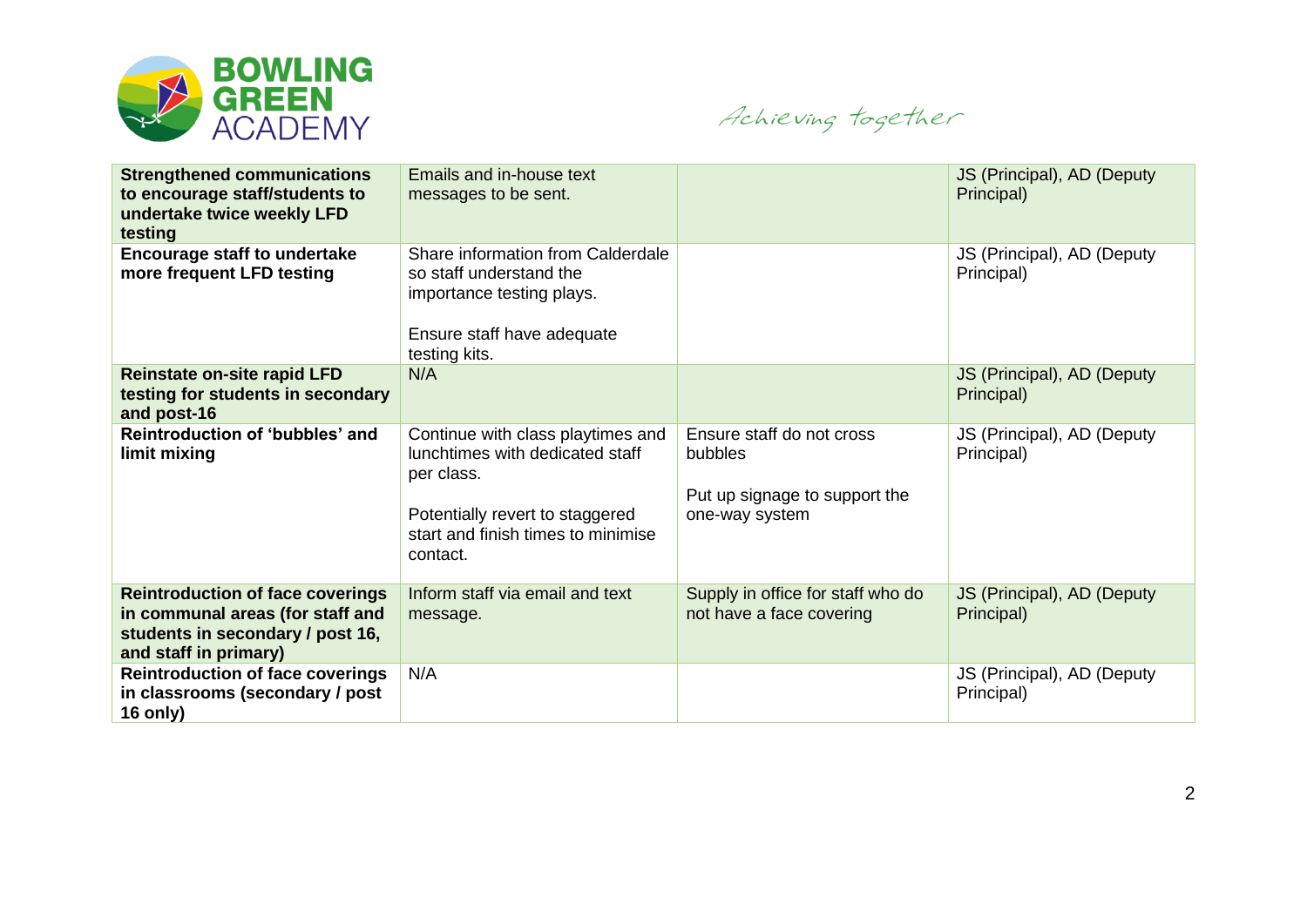

Achieving together

| <b>Cessation of educational</b><br>residential visits                                           | Any residential visits to be<br>cancelled by the staff member<br>organising the event.                              | To be rearranged or do virtually                                                        | JS (Principal), AD (Deputy<br>Principal) |
|-------------------------------------------------------------------------------------------------|---------------------------------------------------------------------------------------------------------------------|-----------------------------------------------------------------------------------------|------------------------------------------|
| <b>Cessation of educational day</b><br>visits                                                   | Any day visits to be cancelled be<br>the staff member organising the<br>event.                                      | To be rearranged or do virtually                                                        | JS (Principal), AD (Deputy<br>Principal) |
| <b>Cessation of open days and/or</b><br>transition or taster days                               | Any open days to be cancelled<br>and information circulated via<br>website and virtual options given<br>to parents. | To be rearranged or do virtually                                                        | JS (Principal), AD (Deputy<br>Principal) |
| Close to visitors and non-<br>essential external services                                       | Admin to contact all visitors or<br>non-essential services to cancel.                                               | Where the visitor is linked to a<br>class or child, seek to carryout<br>visit virtually | JS (Principal), AD (Deputy<br>Principal) |
| No parental attendance on site                                                                  | Staggered start and finish times to<br>return to minimise parental<br>contact.                                      |                                                                                         | JS (Principal), AD (Deputy<br>Principal) |
| No live performances on site                                                                    | Any performances to be cancelled<br>by the staff member organising<br>the event.                                    | To rearrange or do virtually                                                            | JS (Principal), AD (Deputy<br>Principal) |
| <b>Mass PCR testing of</b><br>pupils/students on site                                           | N/A                                                                                                                 |                                                                                         | JS (Principal), AD (Deputy<br>Principal) |
| <b>Reintroduction of shielding for</b><br>clinically extremely vulnerable<br>children and staff | Consult with staff and children<br>who are extremely vulnerable and<br>carryout a risk assessment.                  | Remote learning via Seesaw                                                              | JS (Principal), AD (Deputy<br>Principal) |
| <b>Closure of all setting-based wrap</b><br>around care                                         | Consult with PH and MT COO                                                                                          | Remote learning via Seesaw                                                              | JS (Principal), AD (Deputy<br>Principal) |
| Closure of a particular room,<br>class, or year group                                           | Consult with PH and MAT COO                                                                                         | Remote learning via Seesaw                                                              | JS (Principal), AD (Deputy<br>Principal) |